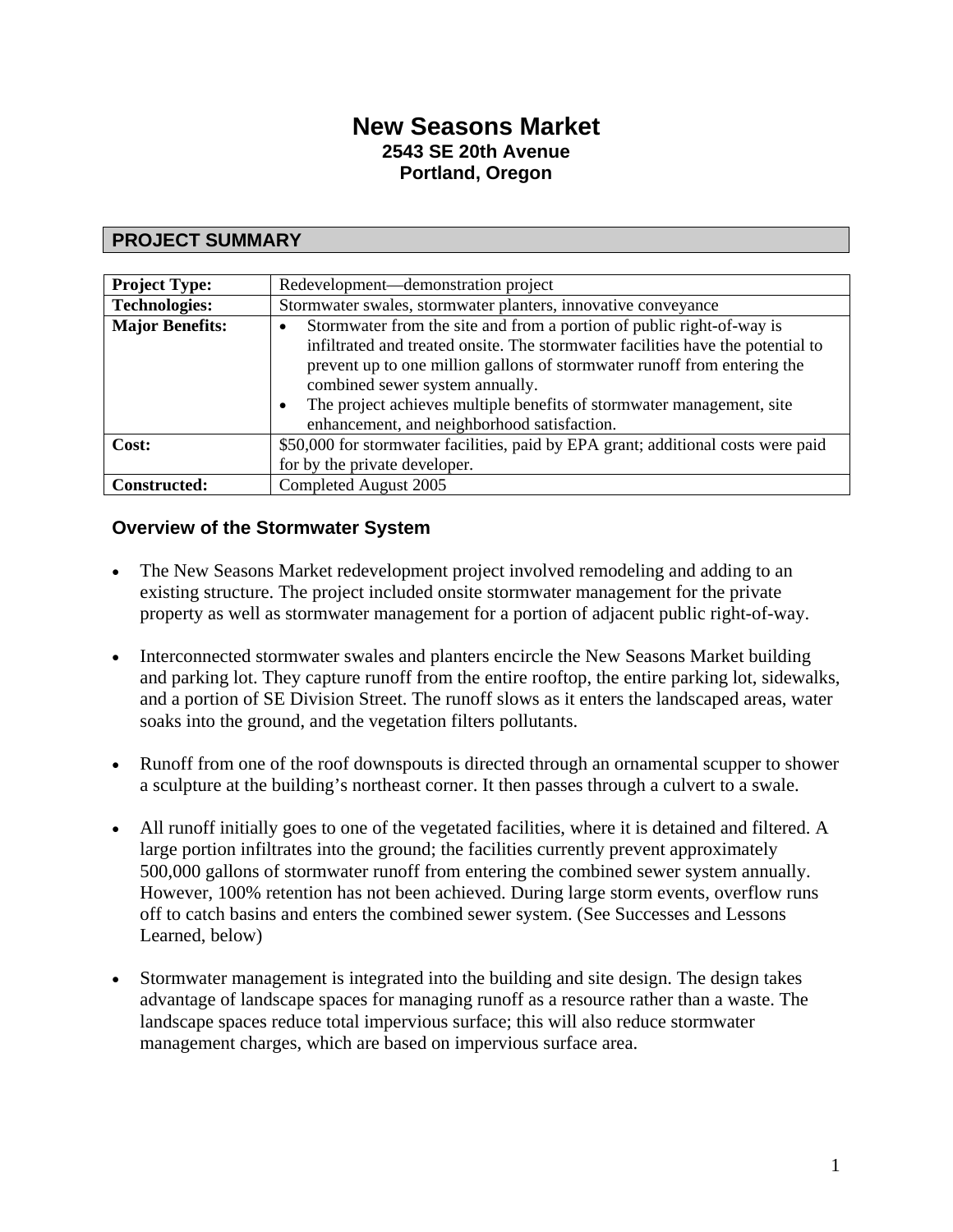





Figure 1: Green Street along SE Division Figure 2: Green Street along SE Division with rain





**Figure 5 Figure 6** 

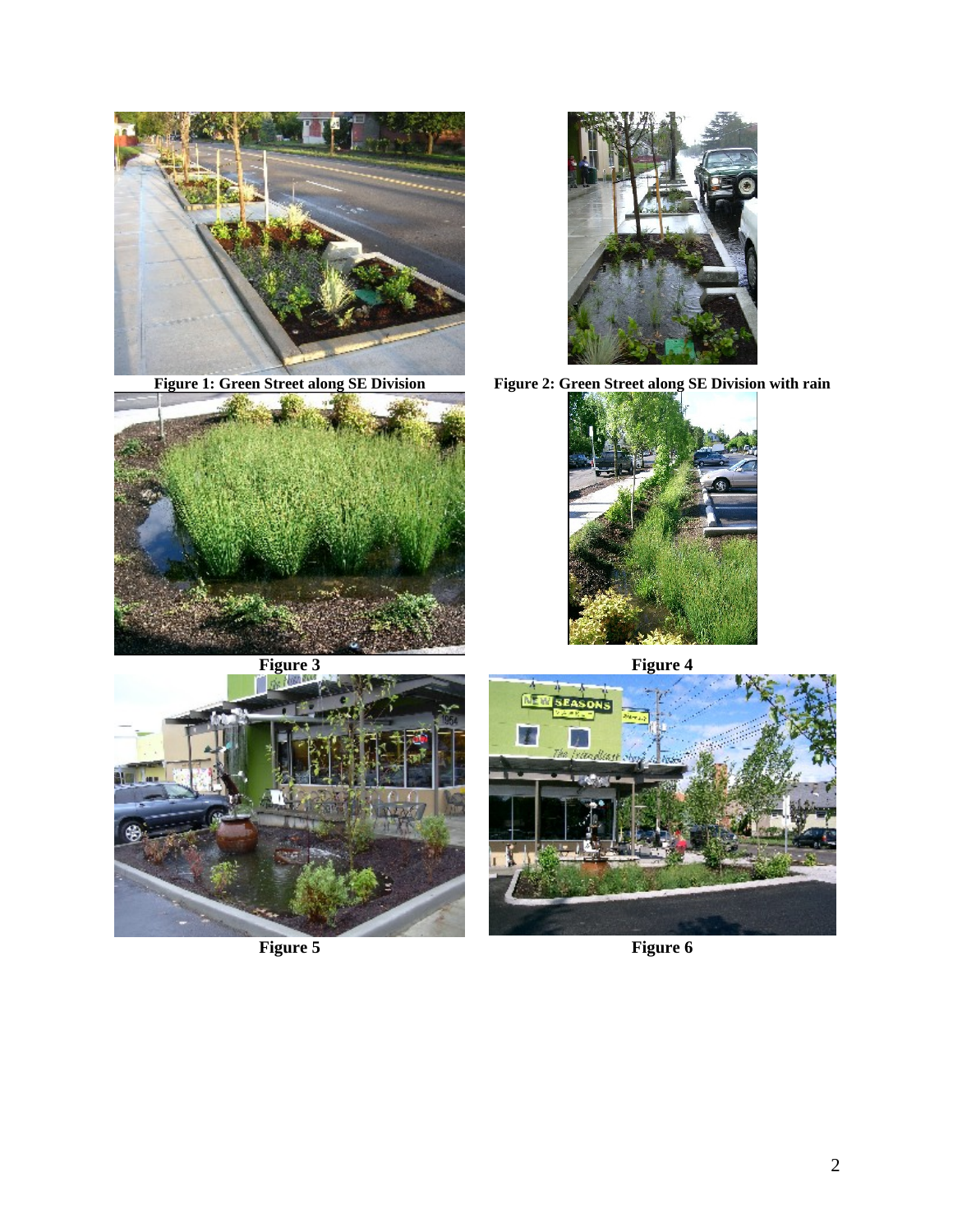# **STORMWATER CAPACITY AND SYSTEM COMPONENTS**

#### **Stormwater Management Goal**

The goal was to provide complete onsite stormwater infiltration and treatment and reduce the volume of stormwater entering Portland's combined sewer system. The project was designed in accordance with the City of Portland's 2004 *Stormwater Management Manual.*

## **System Components**

*Facility footprint*: 4,500 square feet (swales and planters)

*Drainage area*: 51,500 square feet (26,000 roof, 20,500 parking lot, and 5,500 right-of-way)

*Landscaping*: Vegetation in the swales and planters is groove rush, common rush, and slough sedge. In keeping with landscaping code, additional vegetation is planted around the perimeter of the swales and planters, including decorative plants, western red cedars, and other trees.

#### **BUDGET**

The stormwater facilities cost \$50,000, which was paid for by an EPA Innovative Wet Weather Projects (IWWP) grant.

#### **Cost Comparisons**

The onsite facilities reduced the amount of piping and inlets that would have been used with a traditional stormwater management approach. Because of the complexity of the project, however, total costs were probably comparable to the costs of a traditional approach. A bonus is that a portion of runoff from the public right-of-way is also managed.

#### **MAINTENANCE AND MONITORING**

The property owner has agreed to provide all maintenance associated with onsite facilities. The city is responsible for maintaining the facility located in the public right-of-way, but the property owner is voluntarily maintaining the vegetation and removing trash from that facility also.

The city is conducting soils tests to track the accumulation of stormwater pollutants in the facilities. The city is also conducting visual monitoring of the vegetation, infiltration capacity, and overall flow and conveyance functions.